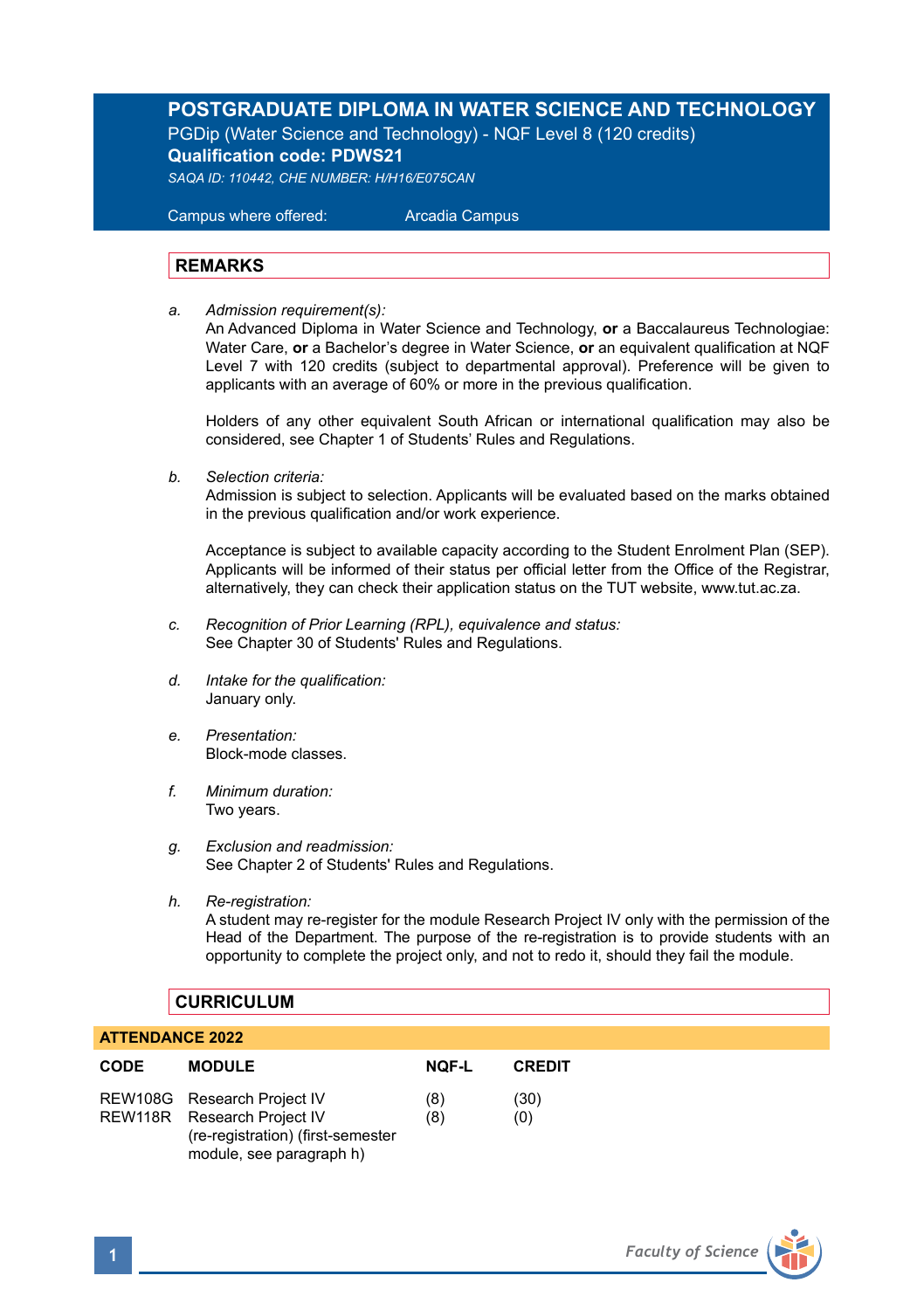# **plus one of the following combinations:**

|                             | WAN108G Advanced Water Analyses IV<br>WCH108G Water Chemistry IV                    | (8)<br>(8) | (15)<br>(15) |
|-----------------------------|-------------------------------------------------------------------------------------|------------|--------------|
|                             | ٥r                                                                                  |            |              |
|                             | WRM108G Water Resources Management III (8)<br>WSG108G Water Services Management III | (8)        | (15)<br>(15) |
| TOTAL CREDITS FOR THE YEAR: |                                                                                     |            |              |

**ATTENDANCE 2023** 

| <b>CODE</b>                          | <b>MODULE</b>                                                                               | <b>NQF-L</b> | <b>CREDIT</b> |
|--------------------------------------|---------------------------------------------------------------------------------------------|--------------|---------------|
|                                      | RWS108G Research Methodology and Skills (8)<br>WTP108G Water Treatment Process<br>Design IV | (8)          | (12)<br>(24)  |
|                                      | WWP108G Wastewater Treatment Process<br>Design IV                                           | (8)          | (24)          |
| TOTAL CREDITS FOR THE YEAR:          |                                                                                             |              |               |
| TOTAL CREDITS FOR THE QUALIFICATION: |                                                                                             |              |               |

# **MODULE INFORMATION (OVERVIEW OF SYLLABUS)**

The syllabus content is subject to change to accommodate industry changes. Please note that a more detailed syllabus is available at the Department or in the study guide that is applicable to a particular module. At time of publication, the syllabus content was defined as follows:

#### **A**

#### **ADVANCED WATER ANALYSES IV (WAN108G) CONTINUOUS ASSESSMENT**

# *(Module custodian: Department of Environmental, Water and Earth Sciences)*

Application of the following methods on potable water and wastewater, industrial effluents and mine water samples: Chromatography, Adsorption studies, Filtration process, Organic compounds determination, Biological nutrient removal and Molecular Techniques. (Total notional time: 150 hours)

# **R**

#### **RESEARCH METHODOLOGY AND SKILLS (RWS108G) CONTINUOUS ASSESSMENT**

### *(Module custodian: Department of Environmental, Water and Earth Sciences)*

The module focuses on the development of the research capacity and scientific writing skills based on: Literature Review, Hypothesis and research objectives, Research methods, Data collection methods, Data analysis and interpretation, Research ethics and Research report writing. (Total notional time: 120 hours)

#### **RESEARCH PROJECT IV (REW108G, REW118R) PROJECT ASSESSMENT**

#### *(Module custodian: Department of Environmental, Water and Earth Sciences)*

Content will include, but not limited to: Introduction and Identification of Research Topic, Motivation, Objectives and Experimental Design, Literature Review, Data Collection, Data Analysis, Interpretation, Discussion and Conclusions. The module will include conducting a research project. (Total notional time: 300 hours)